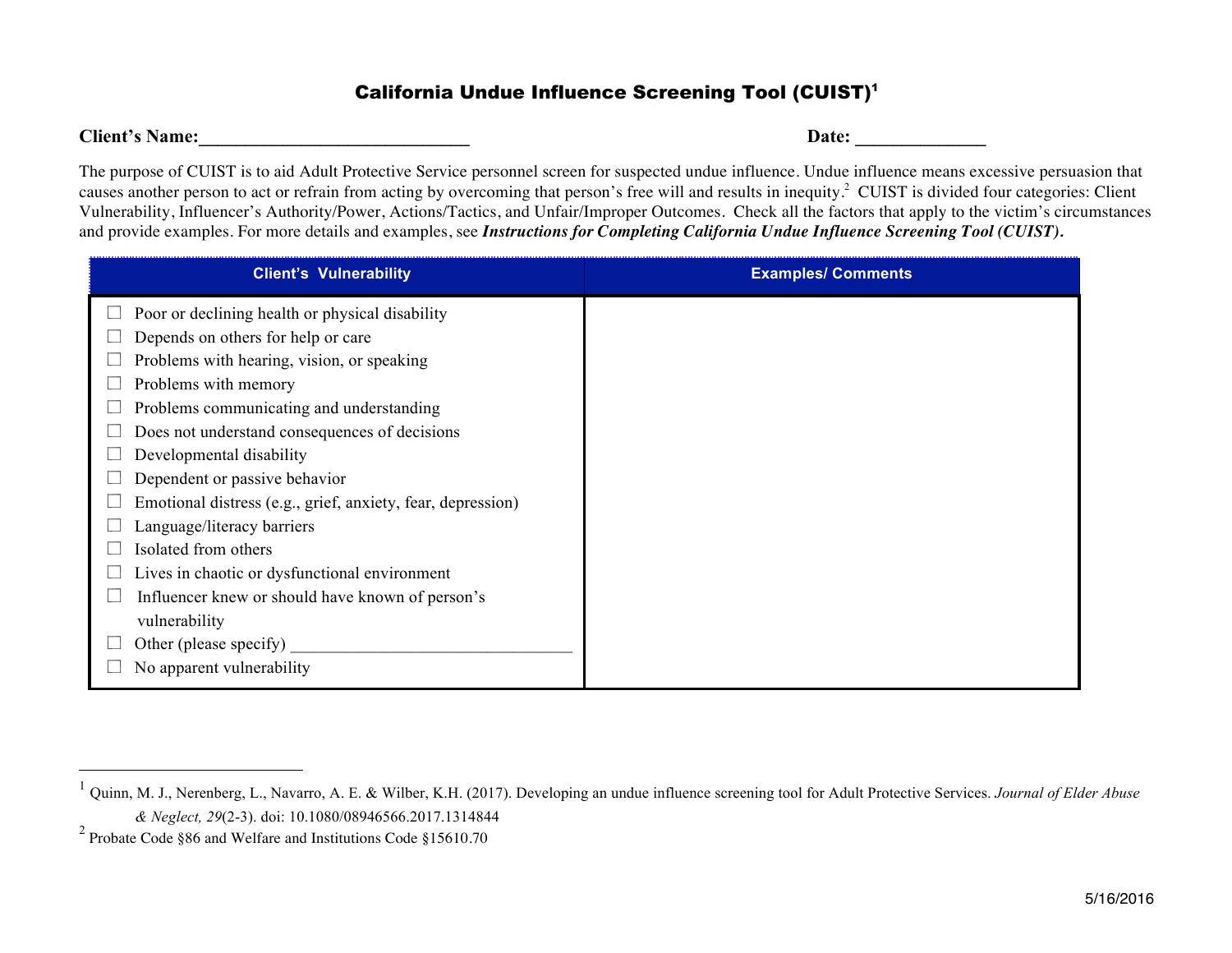| <b>Influencer Authority/Position of Power</b>                      | <b>Examples/ Comments</b> |
|--------------------------------------------------------------------|---------------------------|
| Stands in a position of trust, authority, or confidence            |                           |
| resulting from:                                                    |                           |
| Intimate/family relationship                                       |                           |
| Caregiver                                                          |                           |
| Professional standing (e.g., legal professional, spiritual         |                           |
| adviser, health care professional, real estate agent, banker,      |                           |
| accountant)                                                        |                           |
| Legal authority (e.g., power of attorney,                          |                           |
| conservatorship, trust, representative payee)                      |                           |
| Controls elder's finances                                          |                           |
| Immigration sponsor                                                |                           |
| Landlord or long term care facility operator                       |                           |
| Predatory salesperson (e.g., telemarketer, annuity                 |                           |
| company, lottery)                                                  |                           |
| Has access to client's home/possessions, finances,                 |                           |
| documents, or private information (e.g., legal/immigration status, |                           |
| sexual orientation/identity                                        |                           |
| Other (please specify)                                             |                           |
| No apparent authority, power, or access to assets and              |                           |
| information                                                        |                           |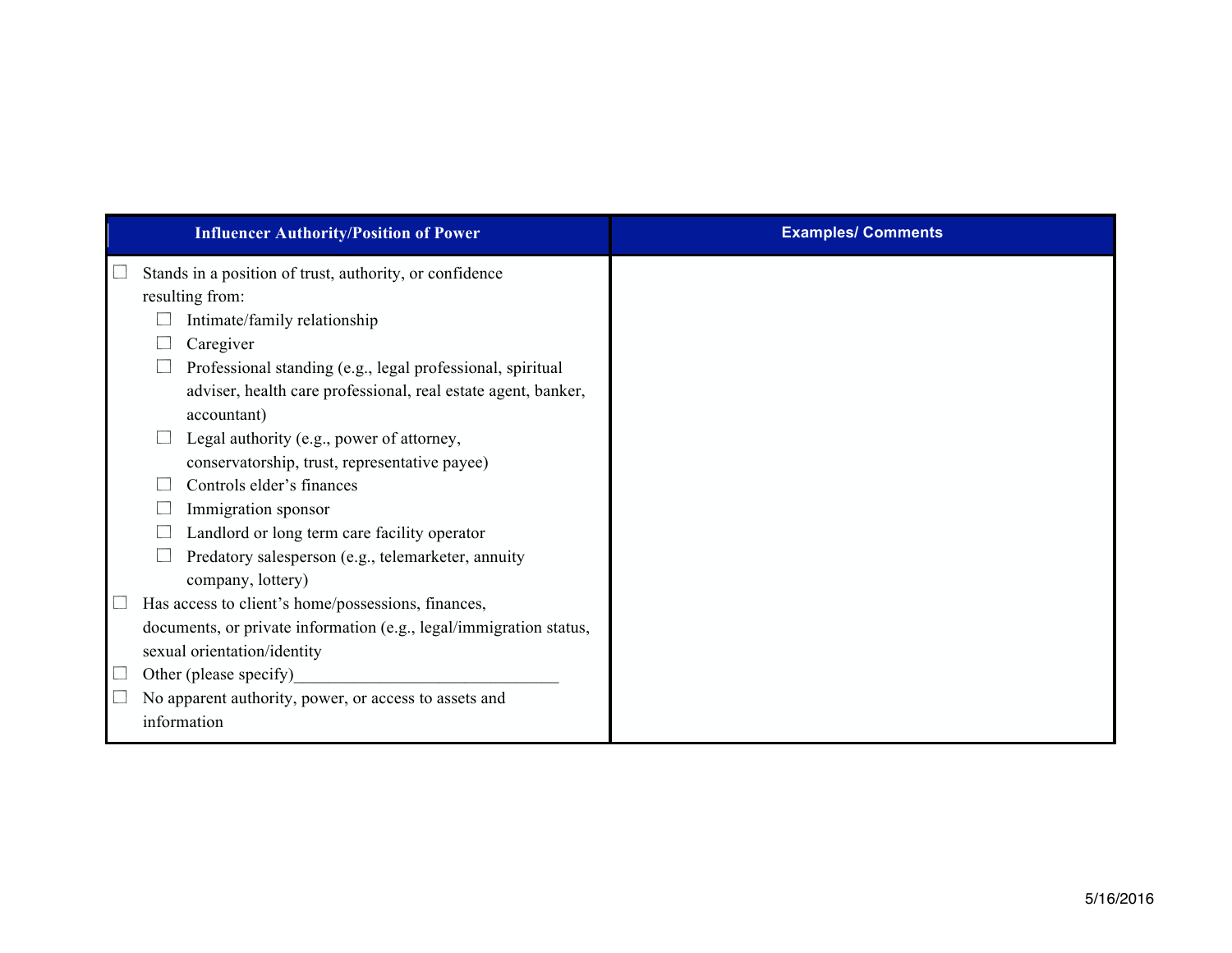|                                       | <b>Actions or Tactics</b>                                             | <b>Examples/ Comments</b> |
|---------------------------------------|-----------------------------------------------------------------------|---------------------------|
|                                       | Manipulates or controls the client's access to food, sleep,           |                           |
|                                       | medication or personal care                                           |                           |
| $\mathcal{L}_{\mathcal{A}}$           | Makes promises to help the client get rich                            |                           |
| $\mathcal{L}_{\mathcal{A}}$           | Makes false claims or promises, or misrepresents self (e.g. claims    |                           |
|                                       | to be an expert)                                                      |                           |
| $\mathcal{L}_{\mathcal{A}}$           | Professionals or paid caregivers involve clients in their             |                           |
|                                       | personal lives or ask for gifts/loans                                 |                           |
| $\mathcal{L}_{\mathcal{A}}$           | Controls access to information                                        |                           |
| $\overline{\phantom{a}}$              | Isolates from visitors, telephone/computer, or mail                   |                           |
| $\overline{\phantom{a}}$              | Instills distrust and fear (e.g., nursing home placement,             |                           |
|                                       | abandonment, threats of violence, "poisons relationships")            |                           |
| $\mathcal{L}_{\mathcal{A}}$           | Moves into client's residence or changes their residence              |                           |
| $\overline{\phantom{a}}$              | Changes clients's usual providers (e.g. physicians, lawyers, bankers, |                           |
|                                       | accountants)                                                          |                           |
| $\overline{\phantom{a}}$              | Makes frequent/repeated requests that benefit the influencer          |                           |
| $\overline{\phantom{a}}$              | Pressures during periods of distress, illness, transition             |                           |
| $\Box$                                | Uses affection, sex, intimidation or coercion                         |                           |
| $\Box$                                | Rushes client to make decisions secretly and at inappropriate times   |                           |
|                                       | and places                                                            |                           |
| $\begin{array}{c} \hline \end{array}$ | Solicits or encourages gifts, loans, bequests, or cash                |                           |
|                                       | Other (Please specify)                                                |                           |
|                                       | No apparent use of actions or tactics described above                 |                           |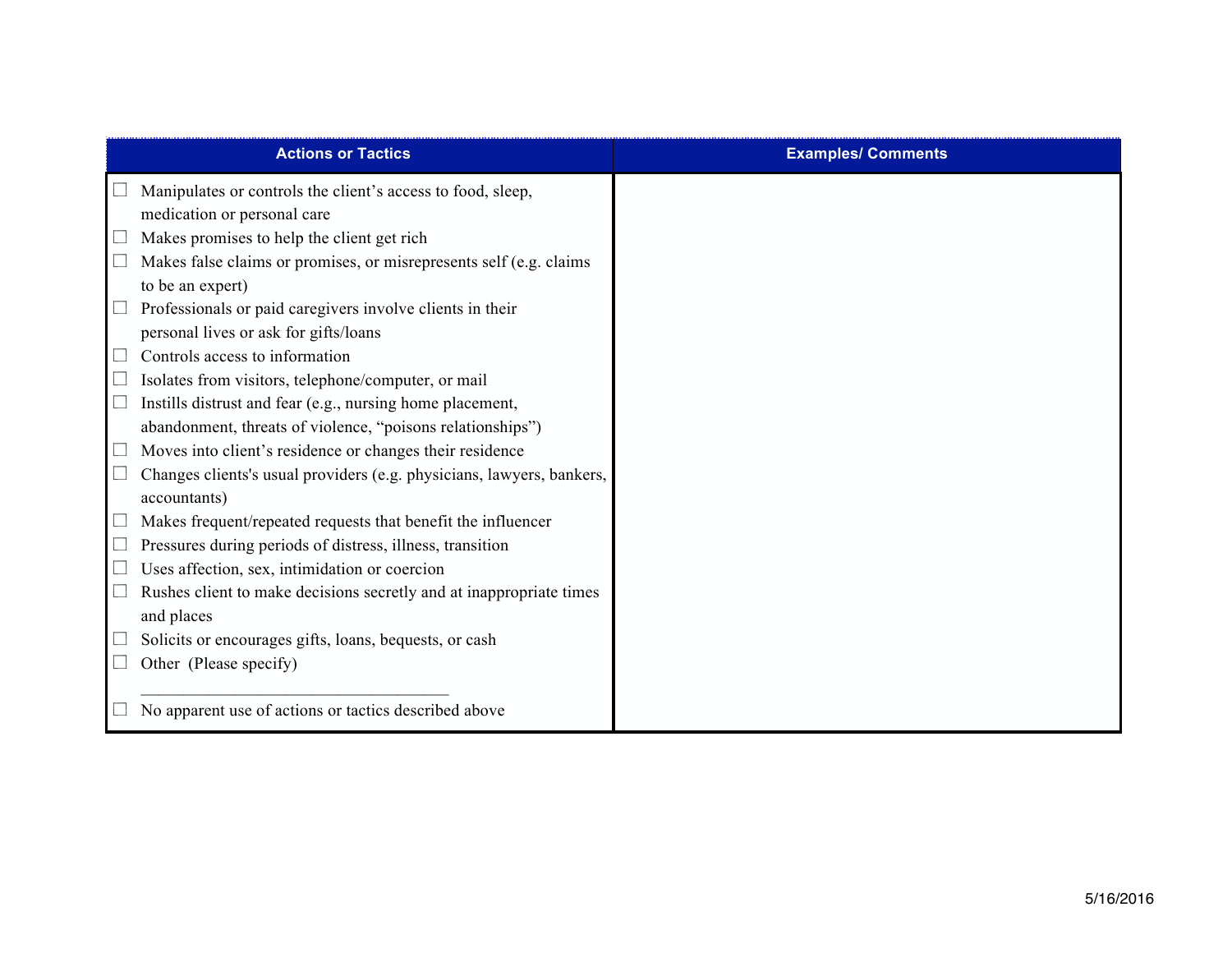| <b>Unfair or Improper Outcome(s)</b>                            | <b>Examples/ Comments</b> |
|-----------------------------------------------------------------|---------------------------|
| Economic losses (e.g. money, property, investments)             |                           |
| Changes in prior intent, conduct, or practices (e.g., new       |                           |
| beneficiaries on wills; new signatories on bank accounts,       |                           |
| changes in property ownership, changes to estate plans or       |                           |
| charitable contributions)                                       |                           |
| Excessive gifts, payments, or donations in light of length and  |                           |
| nature of relationship                                          |                           |
| Loss of home or residence, or eviction                          |                           |
| Deterioration of home and environment                           |                           |
| Loss of control of credit cards, bank accounts, or property     |                           |
| Identity theft                                                  |                           |
| Unexplained physical decline or injury including weight loss,   |                           |
| physical function                                               |                           |
| Negative mental or emotional changes including                  |                           |
| depression, loss of will to live, suicidal thoughts             |                           |
| Violation of rights (e.g., to live where one wants, to marry or |                           |
| divorce, agree to or refuse treatment)                          |                           |
| Other (please specify)                                          |                           |
| No apparent unfair or improper outcomes                         |                           |